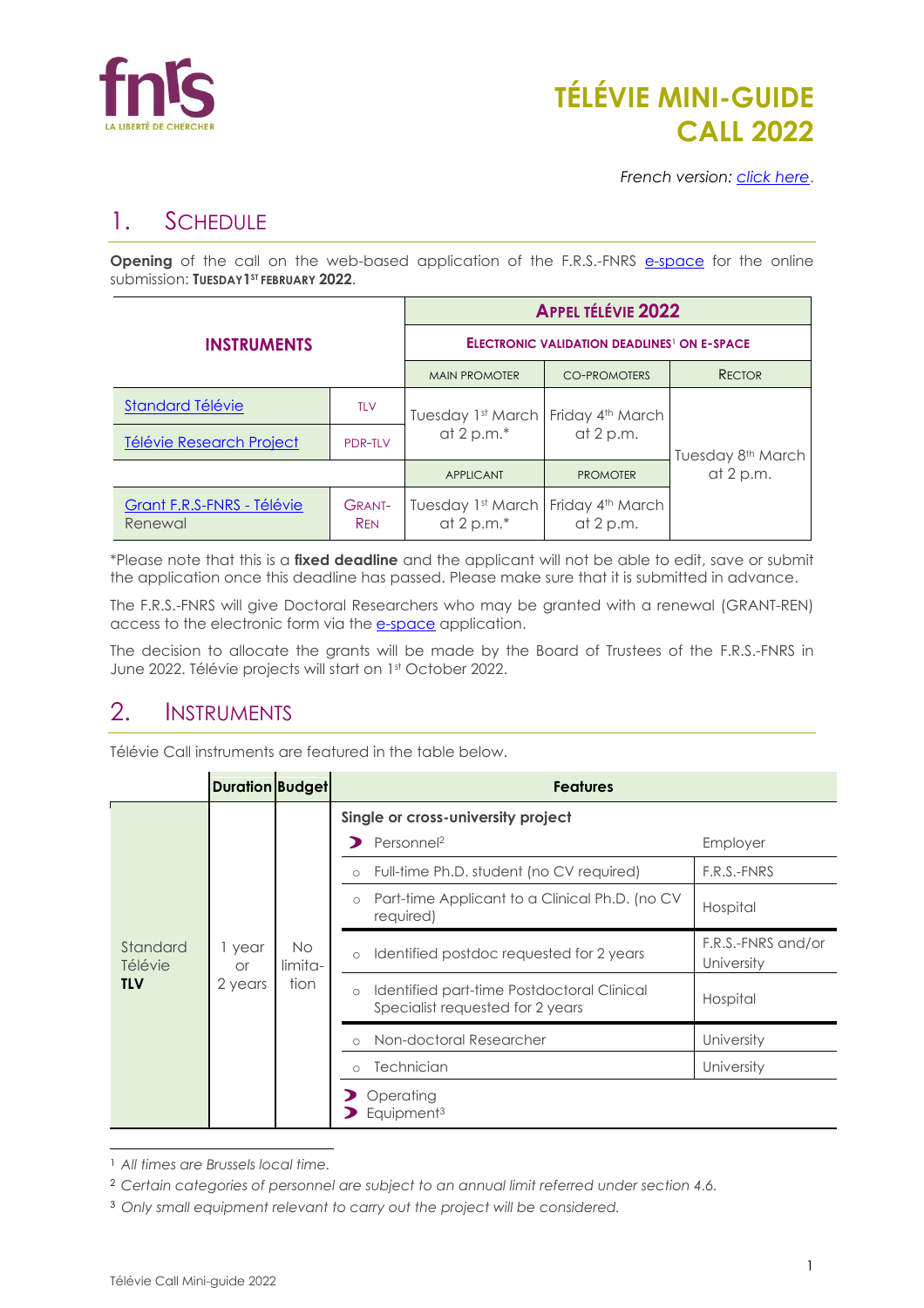|                                                  | <b>Duration Budget</b> |                            | <b>Features</b>                                                                                                                                                                         |                                    |
|--------------------------------------------------|------------------------|----------------------------|-----------------------------------------------------------------------------------------------------------------------------------------------------------------------------------------|------------------------------------|
| Télévie<br>Research<br>Project<br><b>PDR-TLV</b> |                        | Max.<br>€250k <sup>4</sup> | Ambitious cross-university project<br>Personnel<br>Min. 1 Ph.D. student requested for the project:<br>$\circ$<br>- Full-time Ph.D. student<br>- Part-time Applicant to a Clinical Ph.D. | Employer<br>University<br>Hospital |
|                                                  | 2 years                |                            | Identified postdoc requested for 2 years<br>$\circ$<br>Identified part-time Postdoctoral Clinical<br>$\circ$<br>Specialist requested for 2 years                                        | University<br>Hospital             |
|                                                  |                        |                            | Non-doctoral Researcher<br>$\bigcap$<br><b>Technician</b><br>$\bigcap$                                                                                                                  | University<br>University           |
|                                                  |                        |                            | Operating<br>Equipment: €200k max. for the duration of the project                                                                                                                      |                                    |

For all categories of personnel to be recruited as part of the PDR-TLV, the promoter shall contact the relevant department of their university to determine their status and obtain an estimate of the total personnel costs involved based on the scientific seniority. **Those amounts cannot be changed after submitting the application**. Additionally, certain categories of personnel are subject to an annual limit referred under section 4.6.

# 3. CHANGES COMPARED TO CALL 2021

# **3.1 Limitation of postdoctoral personnel categories to 4 years max.**

The Board of Trustees of the F.R.S.-FNRS having decided, in December 2017, that as from call 2018, all postdoctoral personnel categories would be limited to 4 years max., **the promoters are invited to check the duration for the requested renewals in these categories** in order to be in accordance with this rule.

In case the requested candidate has already benefited from 48 months of postdoctoral research, the post will be obsolete; if the project does not require any other kind of personnel, the application will be so too.

# 4. SPECIFIC REMARKS

# **4.1 Justification in case of multiple Standard Télévie applications**

A promoter who submits multiple Standard Télévie applications within the same call will have to justify them by showing either the links between the different projects or the differences among the submitted applications.

# **4.2 PDR-TLV accumulation rules**

The number of applications that can be submitted within a call as a main promoter is limited to a single application for the PDR-TLV instrument.

Promoters in charge of an ongoing PDR-TLV may only apply for a new PDR-TLV application as from the second year of funding.

# **4.3 VAT exemption as part of a clinic – university collaboration**

The decision of the Board of Trustees of F.R.S.-FNRS concerning research projects involving university clinics applies to the instrument PDR-TLV.

The implemented measure allows university clinics to invoice their services without VAT when they are involved in the projects as true research partners in their own right. In order to do this,

<sup>4</sup> *On an annual average for the duration of the project.*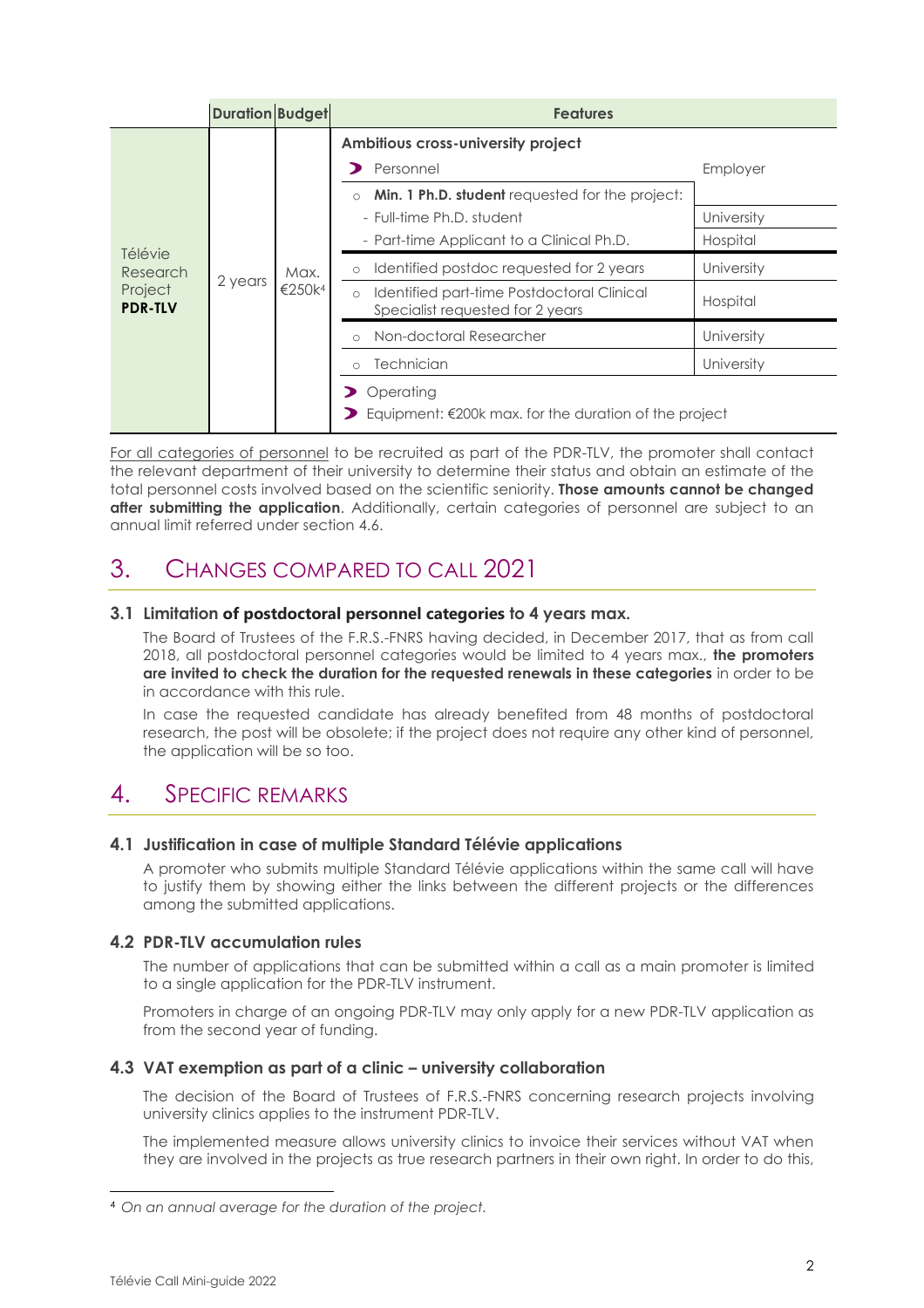the involvement of the university clinic (CHU) targeted by the collaboration must be described in the scientific part by assigning it one or more tasks.

The involvement of a university clinic requires a collaboration agreement, to be uploaded in the form or sent by e-mail [\(credits-projets@frs-fnrs.be\)](mailto:credits-projets@frs-fnrs.be) at the latest on the validation date by the rector. This agreement must, at least, contain the following elements: name of the 'CHU', clinical department, head of the department concerned, name of the financial director and name of the university with which the CHU is collaborating.

Warning: Only the services of a CHU or a department of a CHU listed in this [appendix](https://e-space.frs-fnrs.be/documents_publics/ressource/ANNEXE_CHU.pdf) are eligible for VAT exemption.

#### **4.4 Doctoral personnel**

The identity of the doctoral personnel is not required when submitting an application. After granting and identification, the doctoral personnel shall **not be replaced in case of discontinuation.**

### **4.5 Postdoctoral personnel**

The requested Postdoctoral Researcher and Postdoctoral Clinical Specialist categories **must be identified when submitting the proposal.** The [curriculum vitae](https://e-space.frs-fnrs.be/documents_publics/ressource/TLV_Modele_CV_Postdoc_EN.pdf) (using the provided template) shall be attached to the application. Those candidates must hold a Ph.D. delivered by 1st May of the year of the application at the latest.

The postdoctoral personnel to be recruited **must be requested for two years** and may be renewed for two years.

Postdoctoral Researcher is requested in a host laboratory different from the laboratory of the thesis supervisor, unless they can justify a two-year mobility outside of their university of origin by the deadline of validation by the academic authorities (rectors), to other research institutions in the French-speaking Community of Belgium, Dutch-speaking Community or abroad.

#### **4.6 Personnel costs**

The categories below are subject to an annual limit, calculated in proportion to the number of days worked. Limitations in force for 2023 are the following:

| > Applicant to a Clinical Ph.D.                                                 | €54,000- (part time)                          |
|---------------------------------------------------------------------------------|-----------------------------------------------|
| > Postdoctoral Clinical Specialist:<br>- Temporary doctor<br>- Permanent doctor | €54,000- (part time)<br>€71,300- (part time)  |
| > Non-doctoral Researcher                                                       | €37,000- (part time); $€73,100-$ (full time)  |
| $\blacktriangleright$ Technician                                                | €31,600- (part time); $€62,000$ - (full time) |

## **4.7 Operating credit allocated to researchers (Standard TLV instrument)**

An operating credit may be provided for the doctoral and postdoctoral personnel according to their full-time or part-time activity, depending on the available financial resources.

#### **4.8 Ethical aspects**

As from 2018, in order to reduce the Ethics Committees workload and to make the administrative procedures more flexible for applicants, the researchers concerned by ethical questions will be required to submit their questionnaire as well as the opinion of the Ethics Committee to the F.R.S.-FNRS only in case the submitted grant is awarded. Effective granting will be subject to a favourable opinion of the Committee.

#### **4.9 Open access policy**

The F.R.S.-FNRS endorses the principle of Open access to publicly funded research. This support has led to the implementation of an institutional mandate providing Open access to publications from F.R.S.-FNRS funded research projects and researchers under the "Open Access Green Road" business model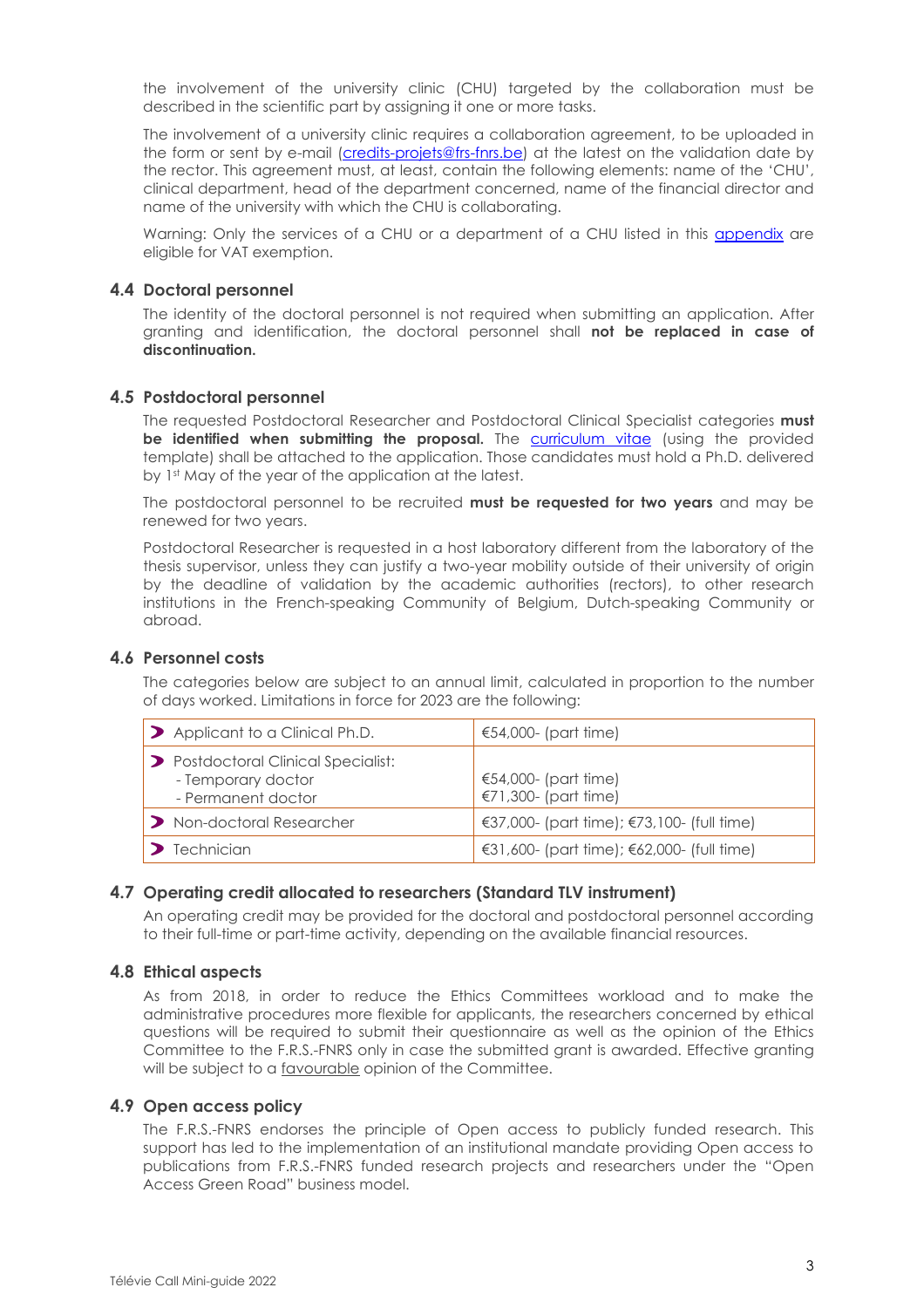The [Regulation](https://www.frs-fnrs.be/docs/Reglement_OPEN_ACCESS_EN.pdf) specifies the conditions under which the F.R.S.-FNRS grant recipients shall store, when possible, all the funded research results of which they are authors or co-authors in their institution's repository.

# **4.10 Reminder to the research community**

Any scientific publication resulting partially or fully from the funding allocated via the instruments as part of the "Télévie" Call shall mention the source of the funding as follows: "*This work was supported by the Fonds de la Recherche Scientifique - FNRS under Grant(s) n° [funding or agreement number]*".

# 5. CONTENT OF A PROPOSAL

Applicants will have the choice of writing their proposal either in French or in English.

The F.R.S.-FNRS insists on **strict compliance with the instructions given for each part of the proposal** (scientific section relevant to the instrument selected, number of pages allowed for documents to be enclosed with the application form…) and stresses again the sovereign consideration of the Scientific Commissions assessing the application file.

**NOTICE: no further change or modification** can be made in the proposal after the validation deadline set for the main promoter.

The application file contains the main sections described hereafter:

# **FORM FRAMEWORK AND DESCRIPTION OF THE PROJECT**

### **TLV/PDR-TLV**

1. References of the application (for the funded proposals, these data are released and made public on the [F.R.S.-FNRS](https://admin.frs-fnrs.be/SITE2/Search/Recherche.cfm) website).

- *Title, in French and in English (max. 200 characters each, including spaces) and,*
- *Summary, in French and in English (max. 2,0000 characters each, including spaces).*
- 2. Selection of descriptors fields
- 3. Bibliometric indicators
- 4. Scientific Curriculum vitae + Publications list<sup>5</sup> of each promoter/co-promoter
- 5. Scientific section (see template)
- 6. Ethical aspects

## **BUDGET**

## **TLV/PDR-TLV**

• Description and justification for the resources requested: operating, equipment and personnel

*Luxemburg promoters may complete their publications list using the template provided***:** [FR](https://e-space.frs-fnrs.be/documents_publics/ressource/TLV_publications_FR.docx) *-* [EN](https://e-space.frs-fnrs.be/documents_publics/ressource/TLV_publications_EN.docx)*.*

<sup>5</sup> *Promoters who have been working for 2 years at least in institutions of the French-speaking Community of Belgium (CFB) that have set up an institutional repository (IR) must submit their publications list in a PDF format, directly created from this repository, and choose the appropriate F.R.S.-FNRS format.*